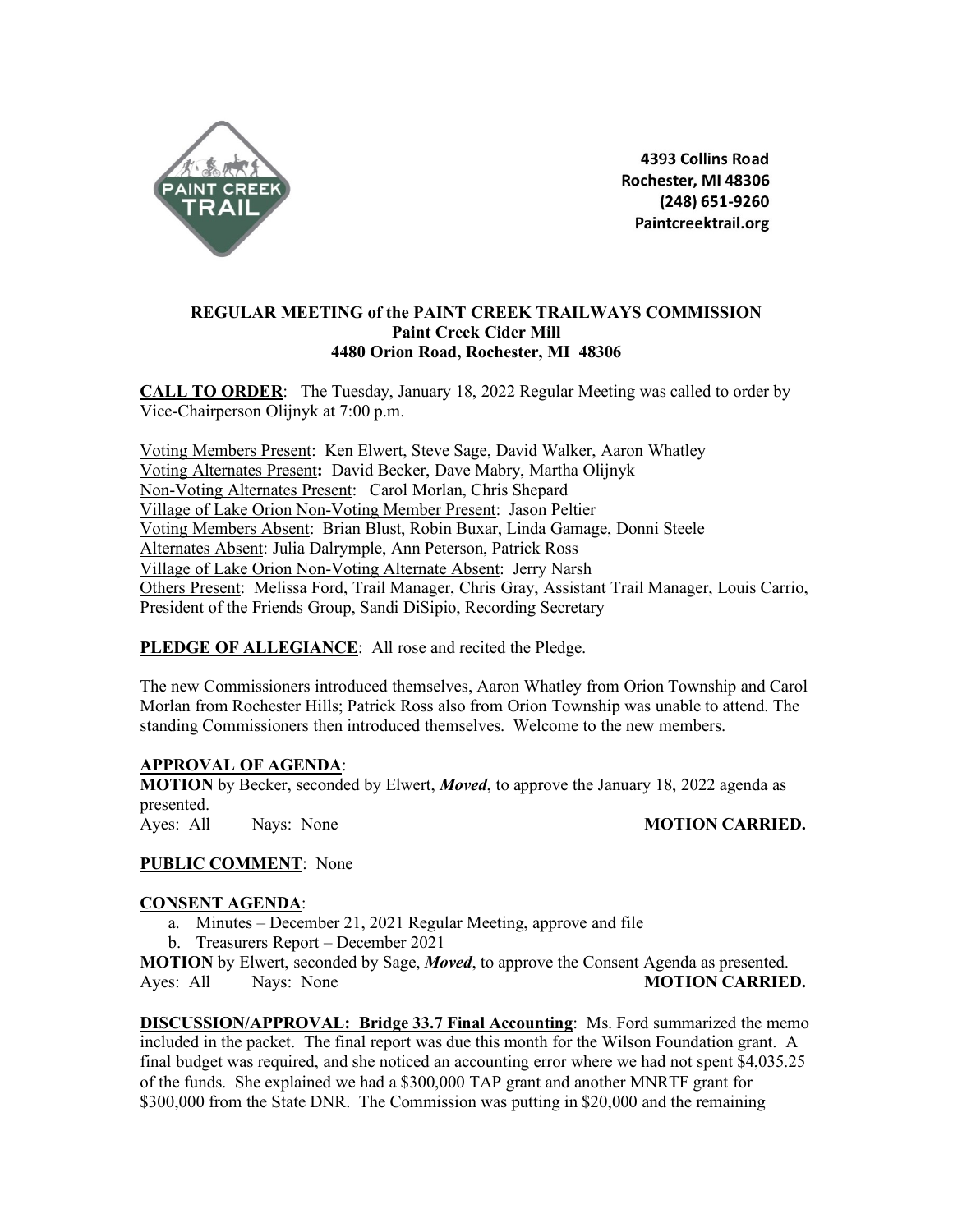portion that was unfunded was going to be funded by Wilson funding. The MNRTF grant was a reimbursable grant, so the money was not granted upfront, we had to be reimbursed for the submitted invoices. When it came time to start the project, the Road Commission requested all funding upfront and we had to use the Wilson funds to pay for the bridge construction. As we were reimbursed for the funds from MNRTF, we used that funding to pay for the resurfacing. When we did the first request for resurfacing, there was an accounting error; she requested too much (the \$4,035.25) and that ended up not being spent and being put into the fund balance. So, now we are off by that amount. We just received the final invoice for the bridge project and the Commission owes \$7,819.30 for the final amount of the project. We had to add the extra safety railings, which was in addition to the bid amount - that is where this extra amount comes from. Ms. Ford is proposing is to pay this bill, utilizing the \$4,035.25 in the fund balance, with the remaining \$3,784.05 from the fund balance now. We still have \$30,000 coming back once the final report is submitted to MNRTF, and will reimburse our fund balance for the \$3,784.05. The rest of the money would be going to Oakland Township per our agreement with them for the Paint Creek Junction project. After we approve the budget amendment, a new copy of the final budget will be provided to the members. Ms. Olijnyk asked if Oakland Township is aware of this change. Ms. Ford indicated she talked to Ms. Milos-Dale last week about this situation. Ms. Ford then explained Oakland Township knew the amount they would receive was conditional upon us finishing up the jobs we had. Initially, we thought they would be getting around \$60,000, but prices increased, we had to add more wayfinding signage, so the amount slowly dwindled down. Oakland Township is aware of the changes.

**MOTION** by Becker, seconded by Mabry, *Moved*, to approve a budget amendment to use \$7,819.30 to pay the final invoice from the Road Commission for Oakland County for the Bridge 33.7 project, which \$4,035.25 will be from the unused Wilson MNRTF funds and \$3,784.05 from our fund balance, pending reimbursement by MNRTF funds. Roll Call Vote:

Ayes: Becker, Elwert, Mabry, Olijnyk, Sage, Walker, Whatley Nays: None **MOTION CARRIED.** 

**APPROVAL OF INVOICES**: Ms. Ford presented the list of invoices totaling \$10,432.05. In addition to the recorder's fee, this amount includes credit card charges for December meeting refreshments and January 2022 GoToMeeting fees; Mounted Patrol's final invoice for September and October 2021, Road Commission's final invoice for Bridge 33.7, Oat Soda's charge for December meeting refreshments, and legal services related license agreements. Estimated unrestricted fund balance is \$93,000.

**MOTION** by Elwert, seconded by Mabry, *Moved*, that the invoices presented for payment are approved as presented in the amount of \$10,432.05 and orders be drawn for payment. Ayes: All Nays: None **MOTION CARRIED.** 

**UPDATE: Grant Opportunities & Trail Capital Improvement Projects**: A memo was included in the packet. Ms. Ford reported that last week, Rochester City Council approved a resolution in support of the city's application to the County's Trailways Grant Program for Bridge 31.7 design engineering. The funding request is for \$25,000 with a 25% required match. Also included in the packet is the new environmental assessment that will be part of this project. The memo states that the new total for the project is \$67,700, but has been bumped up to \$87,700 just in case we have to do a full mussel recon survey. The way she structured this grant is that we're requesting the \$25,000, the match would be through the Community Foundation for Southeast Michigan's \$50,000 grant if received, plus the money from the Friends' Group and then Rochester would pick up the remaining balance. If we get both grants, that would be the scenario. If we don't get both grants, then we will have to see what happens. If we don't get the \$50,000 grant, that is a big sum the City of Rochester would be covering. Hopefully we get both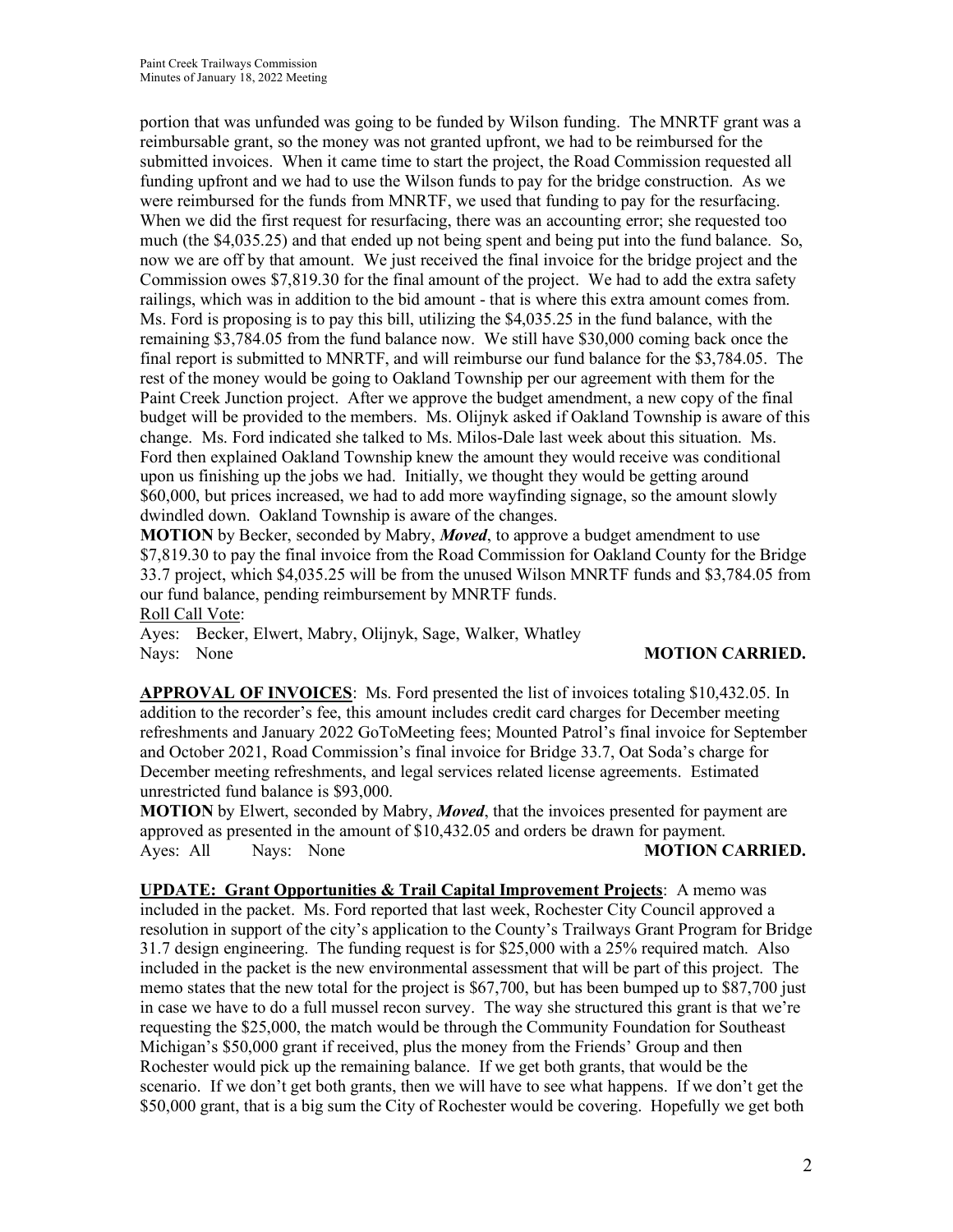grants and there are no mussels in the creek. A question was asked if they only have to survey around the bridge, to which Mr. Elwert explained it's the area of disturbance. Did this survey happen for the previous bridge? Ms. Ford is not sure as she was not on staff yet, but plans to talk to Ms. Milos-Dale and someone she knows at the Fishery Division of the DNR who deals with the Paint Creek, to see if they know and get any information before this project starts. In reading through the assessment proposal, Mr. Mabry noted certain mussels are considered endangered, so someone will have to complete the recon survey, that we will pay for, to look for mussels and be able to tell which ones are endangered and ones that are not - and based on that, we may be hit with the additional \$20,000 in order to deal with endangered mussels. Ms. Ford indicated this was correct. Ms. Olijnyk asked when in April the grants will be awarded, as the ASTI proposal/quote is only good for 90 days. Ms. Ford said the Community Foundation will be late April and the County has only said April, and will check with ASTI to see if their date can be extended because of the grant timing. Ms. Olijnyk asked if we will need to allow them any access to neighboring trail properties. Ms. Ford said not that she is aware of as she sent them the boundary survey showing property lines. Ms. Olijnyk said in the terms and conditions of the quote, they say if they cause damage, they won't repair or restore it, and if it needs to be restored, we will have to pay extra for that. We may want to talk to them about revising their terms if we think there will be more than people just walking around. She also noted there is a Force Majeure term so that if they can't get labor, then everything gets extended – if we have a time frame, we need to keep this in mind. The only other thing she noted is that they can bring in subcontractors. If we don't want subcontractors and only want ASTI, we need to talk to them about that. Ms. Ford will bring up these issues with them. Mr. Elwert thanked Ms. Ford for clarifying that Anderson, Eckstein and Westrick, Inc. will be completing the EGLE permit, as it wasn't clear in their contract. The Commission thanked staff for all their work on these grants.

**UPDATE: Friends of the Paint Creek Trail**: Mr. Louis Carrio came forward and gave his update. For the benefit of the new members, Mr. Carrio explained the Friends acts as a support group to the Commission providing fun events, raising money, installing bike racks, etc. A summary sheet was provided to the members. At their December meeting, they elected the same slate of officers, and Jean McBride is also a new Board Member. Ms. Steele and Ms. Moran, Manager of the Polly Ann Trail attended this meeting to exchange ideas. They spent a lot of time talking about the Tour de Trail and EXPO event scheduled for June  $4<sup>th</sup>$ ; received a lot of input and approval from the organization to run the event assuming a net profit to the Friends Group. Ms. Gray was present and gave an update on the Paint Creek Trail and Ms. Moran announced plans for a  $25<sup>th</sup>$  Polly Ann Trail anniversary celebration. In terms of the financials, the Pollinator Garden is close on expenditures compared to donations from inception - \$681 in the red. Other than some spring plantings, he doesn't foresee any other expenses right now. He explained an incident where the gate was removed so someone could ride from the small trail to the larger trail through the garden – this has been rectified by placing hose clamps on the gate hinges so it can't be removed. In terms of revenue and expenditures throughout the year, donations were \$2,201, merchandise sales were \$534, plus a carried forward donation amount of \$3,085 for the Paint Creek Junction, with expenditures of \$2,423 for advertising, promotion, insurance and other small incidentals, as well as disbursing the \$3,085 donation to Oakland Township for the Paint Creek Junction, leaving a net total of \$312 for the year. The Tour de Trail planning group met on January  $10<sup>th</sup>$  to further define the event and another meeting is scheduled next week. Mr. Peltier met with Lake Orion and updated the Commission – he met with the Village Council to give the year end summary and they were very interested in and supportive of the upcoming event and are willing to help to make it a successful event. He was going to meet with the DDA Board the next day, but he was running behind because of traffic and the meeting was over before he arrived. He went to a DDA promotions subcommittee meeting the next day and went over a lot with them. The DDA will help out with a lot of structural items associated with the event – the Village is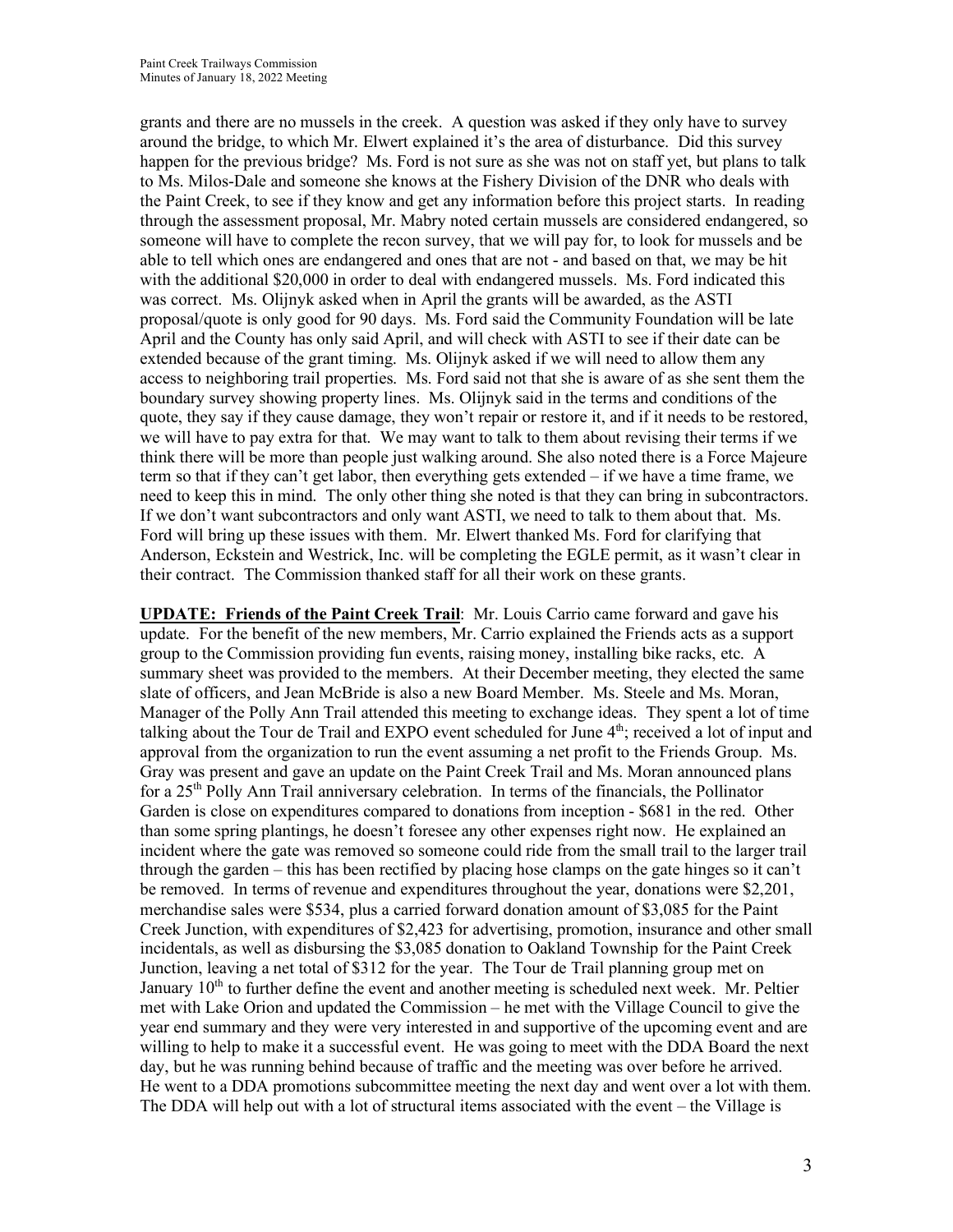very willing to help, and has a sponsor for the beer tent. In response to a request for an overview of the event, Mr. Carrio summarized the event will start at 8:30 a.m. with set-up early on the same day, will involve cyclists, runners and walkers, and the plan is to send them off in that order spaced out as needed depending on the number of participants. He plans to limit participation by adults to 400 and the target fees will be \$20 per adult, free for children 12 and under if accompanied by an adult, and \$10 for participants between 13 and 18 or 21 (TBD). The event will be set up in the parking lot adjacent to Children's Park and will be fenced with a single point of entry. They anticipate having a raffle, sponsorships and merchandise sales as revenue generators. The raffle will be held mid-day with the event terminating about 4:00 p.m. A number of small display tents will be within the fenced-in area displaying exhibits such as running shoes, bike and helmet safety, educational materials, trail safety etc. Everyone that registers will receive a goody-bag containing coupons for different merchants, details to be worked out. The idea is that the coupons will good for a month - the goal is to encourage people to use the trail and discover the businesses on the trail in all the communities and turn in their passport to be eligible for a prize to be determined. It was suggested the Rochester DDA be contacted for assistance – Mr. Sage will coordinate a meeting. Mr. Carrio indicated sponsorship levels will be discussed at the next meeting on January  $25<sup>th</sup>$  and suggested the DDA meeting take place after that. The idea for a fall ride/event starting in Rochester was also brought up. As more details are finalized, an updated report will be provided to the Commission.

**DISCUSSION: Ad Hoc Committee Assignments**: A listing of the Ad Hoc Committee descriptions and vacancies was included in the packet. Ms. Ford is proposing to eliminate the Rochester Hills Art/Pathway Project Committee, which evolved into the Pollinator Garden, and the Lake Orion Committee, which had to do with bringing the new extension in – both projects have been completed. Mr. Becker suggested changing the Rochester Hills Art/Pathway Committee to the Orion Township/Lake Orion Art/Pathway Committee because the original idea of the art projects was to have one project in each community, and Orion has not been included yet. He is happy to continue serving on this Committee as he was involved in the Rochester project, but suggested someone from Orion also serve. Mr. Whatley will discuss this with Mr. Ross, Ms. Steele and Ms. Dalrymple and will let staff know. Mr. Peltier indicated he will volunteer, and Mr. Walker resigned. The consensus was to eliminate the Lake Orion Ad Hoc Committee. Ms. Ford is also suggesting adding two new Committees – a Fundraising Committee and the Paint Creek Trail 40<sup>th</sup> Anniversary Celebration Committee (2023). Mr. Elwert thought he was already on the SE Rochester and Labor Day Bridge Walk Committees, even though he isn't on the list – he will continue to serve on both. Also, Mr. Walker noted he should be listed on the Personnel Committee. Ms. Ford pointed out we lost two members on the Licensing Committee and that is one that should have a representative from each community. Ms. Buxar serves on this committee but is missing from the list, so we need someone from Orion Township. Mr. Peltier and Mr. Mabry volunteered for the Anniversary Committee. Ms. Ford will send out an updated list to the members to see if anyone not in attendance tonight would like to volunteer for any committee vacancies.

**DISCUSSION: 2022 Goals**: Ms. Ford commented the goals from last year are included in the packet; the items in red can be eliminated as they are not relevant or have been completed. If anyone wants to eliminate anything else, please advise. She will send out an email this week asking that all Commissioners rank the goals from 1 to 3 priority wise, with 1 being a top priority. She will then compile everything for the next meeting to see where the priorities are for this year. If there is anything new that needs to be added, please include this. Mr. Elwert commented this is a great planning process, but in reading this and the action plan, this is way too many things for the size of the team we have. He suggested we really need to target our priorities and consider eliminating some things. This list is for a full time, multi-staff department action list, and we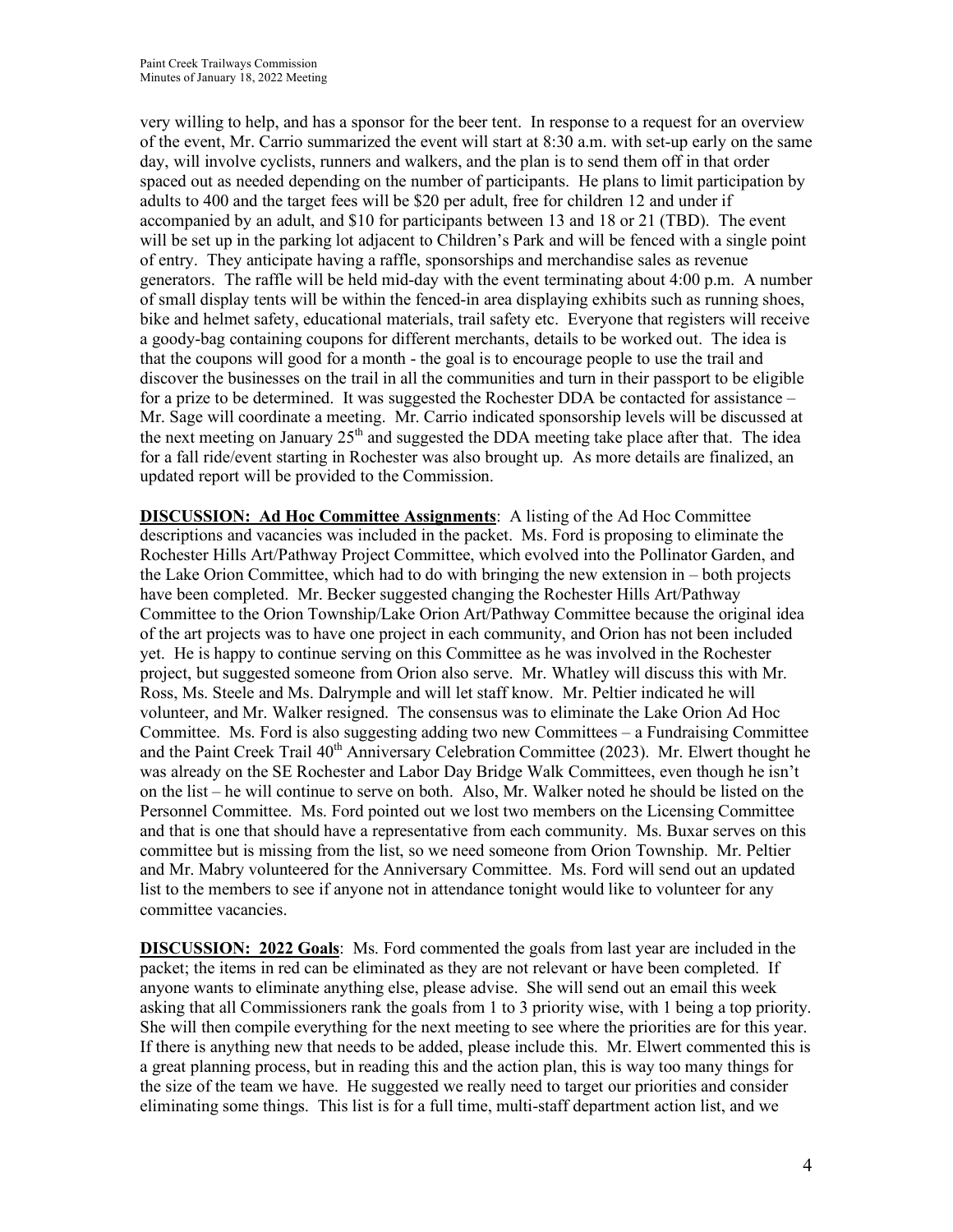don't have that. Mr. Becker agreed with what Mr. Elwert said, this is too much, but is afraid if we take anything off the list, we'll never see the goals again. He would rather keep the list intact and have staff use their time to tackle the priorities; we don't want to forget anything. It was suggested to possibly have a list of future, maybe some day goals. Mr. Elwert is interested in seeing a report over the last few years of how many priority one, two and three goals were accomplished if it's easily accessible. It was suggested adding a time frame to how to rank the goals; it's nice to keep everything on the radar. Perhaps anything that is ranked one is identified during the next year, those ranked two would have a two to three year schedule, and things ranked three would be in a three to five year time frame. This way, the goals stay on the list, but then we focus on the most important goals. We could also have another list of long-term goals. Ms. Olijnyk suggested having the rankings be 1-2-3 and then LT for long term. She also noted there are goals on the list that we want to do every year but they don't ever get accomplished because they are educational, e.g., trail etiquette, but it's something that is one of the priorities that we want to keep doing. Something like that doesn't get captured, but it's important to keep on the list as it's part of our ongoing job. It was suggested that goals about attending meetings should not be listed as this goes too far down – it shouldn't be dictated, it should be a decision. Mr. Elwert feels there's value to having all the bridges on the trail looked at as an asset management type thing and ranked, possibly have a study done by an independent engineer or by one of the communities. Ms. Ford will add on-going, eliminate, and long-term to the 1-2-3 rankings. Ms. Ford will send out a clean version of the goals to the members and asked that everyone rank them and return responses to her by February  $7<sup>th</sup>$ .

**MANAGER'S REPORT**: In addition to the written report, Ms. Ford stated the remaining kiosks and gateway signs are supposed to be installed this week depending on temperature. The road crossing sign materials have been delivered, the Sign Shop pulled the permit last week, and installation will be coordinated for them. She needs to contact the communities because we don't want to remove the existing signs as they are stop signs until the new signs are installed. Her thought is to have the new road signs installed behind the existing signs before removal. Payment has been received from DTE for their licenses covering the last two years. She applied for the CISMA Invasive Species Treatment grant as they encouraged us to apply again as the two sites that were treated in 2021 need to be treated more than once; we'll know in mid-March if selected for funding. Ms. Ford reported that she and Ms. Steele had a meeting with the Community Foundation's Director last week. We actually have around \$1,700 in our account. There is a 2% annual administrative fee and a very small investment fee, and this would be a non-endowed fund that's not invested in the market. The minimum is \$10,000 for this fund. They are open to us keeping the fund open for a year if we'd like to fund-raise the additional money – if it doesn't work out, we are free to close it and take the money out. If we get another grant where we need them to be a fiduciary for us, it's not a big deal to open it up again. We need to fund-raise ourselves, but they would list on their site where to donate funds. If we want to do an endowed fund in the future, it's a minimum of \$20,000. They encouraged Ms. Ford to talk with the Friends of the Clinton River about fundraising as they have a fund there. Ms. Olijnyk offered to serve on the Fundraising Committee, but resigned from the Recognition Committee. Mr. Sage volunteered for the Recognition Committee.

**COMMISSIONER REPORTS**: Mr. Peltier reminded the Commission he has a large amount of garbage bags in case anyone needs them for any event or activity. Happy New Year to all and thanks to everyone for their commitment and hard work!!

# **ADJOURNMENT OF REGULAR MEETING**:

**MOTION** by Becker, seconded by Elwert, *Moved*, to adjourn the Regular Meeting at 8:20 p.m. Ayes: All Nays: None **MOTION CARRIED.**